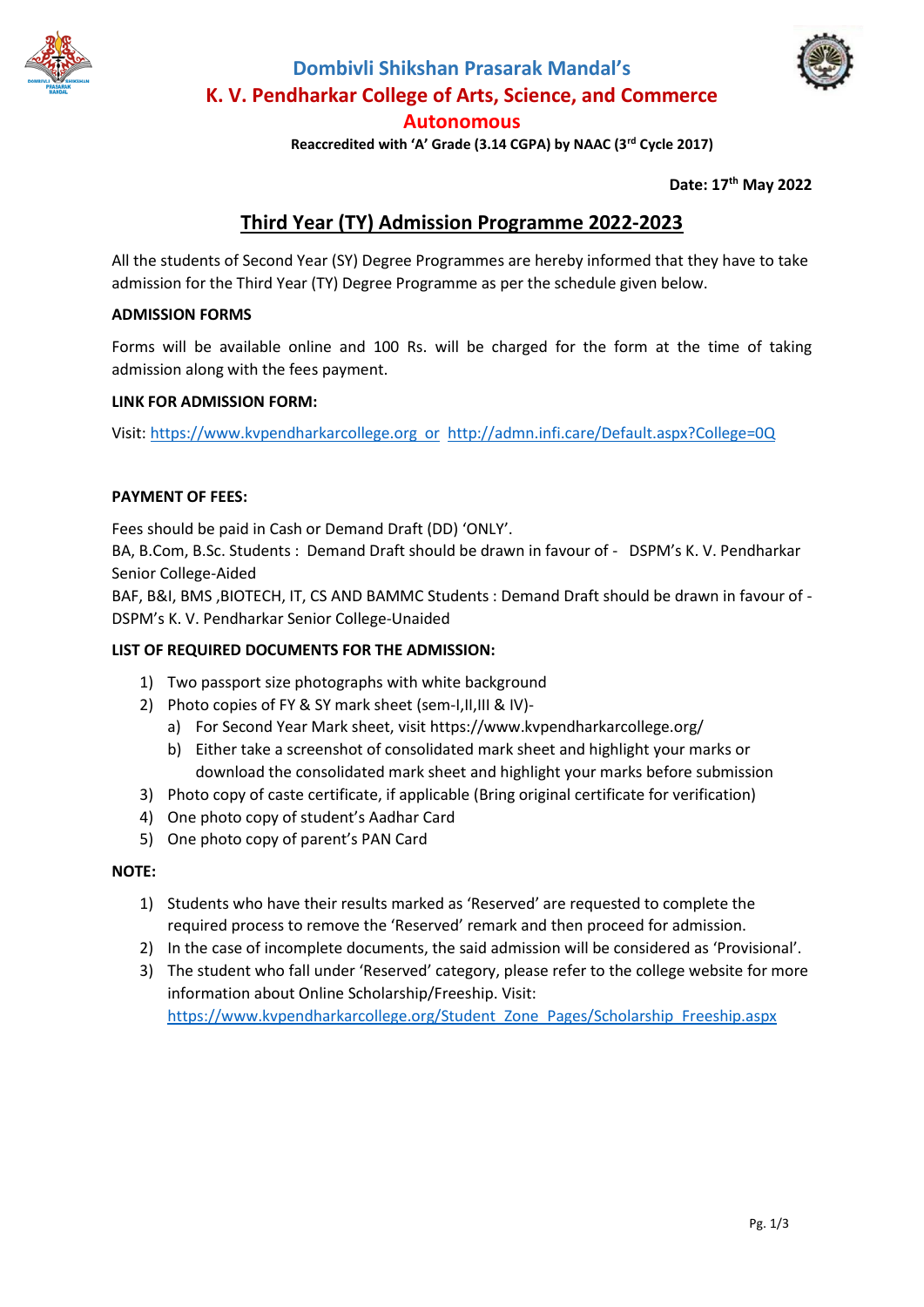





 **Reaccredited with 'A' Grade (3.14 CGPA) by NAAC (3rd Cycle 2017)**

## **SCHEDULE FOR ADMISSION**

| Date                                                   | Div.                                                                                                                                                                                                                     | <b>Time</b>          | <b>Room No. for Form Verification</b> |
|--------------------------------------------------------|--------------------------------------------------------------------------------------------------------------------------------------------------------------------------------------------------------------------------|----------------------|---------------------------------------|
| 20-05-2022<br>Friday<br>&<br>21.05.2022<br>Saturday    | <b>TYBSC (Aided)</b><br>Note: TYBSc - Chemistry students are<br>required to submit the forms. Merit<br>list will be displayed on 25.5.22 at<br>4.00pm and all the selected students<br>will have to pay fees on 26.05.22 | 10:15 am to 03:30 pm | 218 & 219                             |
|                                                        | <b>TYBA (Aided)</b><br>Note: TYBA - Psychology students are<br>required to submit the forms. Merit<br>list will be displayed on 25.05.22 at<br>4.00pm and all the selected students<br>will have to pay fees on 26.05.22 | 10:15 am to 03:30 pm | 220 & 221<br>103                      |
|                                                        | <b>BAMMC</b>                                                                                                                                                                                                             |                      |                                       |
| 23-05-2022<br>Monday                                   | <b>B.Com Division-A</b>                                                                                                                                                                                                  | 10:15 am to 03:30 pm | 218,219                               |
|                                                        | <b>B.Com Division-B</b>                                                                                                                                                                                                  | 10:15 am to 03:30 pm | 220,221                               |
| 24-05-2022<br>Tuesday                                  | <b>B.Com Division-C</b>                                                                                                                                                                                                  |                      |                                       |
|                                                        |                                                                                                                                                                                                                          | 10:15 am to 03:30 pm | 218,219                               |
|                                                        | <b>B.Com Division-D</b>                                                                                                                                                                                                  | 10:15 am to 03:30 pm | 220,221                               |
| 25-05-2022<br>Wednesday<br>&<br>26.05.2022<br>Thursday | <b>Accounting &amp; Finance Div-A (Unaided)</b>                                                                                                                                                                          | 10:15 am to 03:30 pm | 218                                   |
|                                                        | <b>Accounting &amp; Finance Div-B (Unaided)</b>                                                                                                                                                                          | 10:15 am to 03:30 pm | 219                                   |
|                                                        | <b>BMS Div-A (Unaided)</b>                                                                                                                                                                                               | 10:15 am to 03:30 pm | 220                                   |
|                                                        | <b>BMS Div-B (Unaided)</b>                                                                                                                                                                                               | 10:15 am to 03:30 pm | 221                                   |
| 27-05-2022<br>Friday<br>&<br>28.05.2022<br>Saturday    | <b>B&amp;I (Unaided)</b>                                                                                                                                                                                                 | 10:15 am to 03:30 pm | 218                                   |
|                                                        | IT (Unaided)                                                                                                                                                                                                             | 10:15 am to 03:30 pm | 219                                   |
|                                                        | <b>Biotech (Unaided)</b>                                                                                                                                                                                                 | 10:15 am to 03:30 pm | 220                                   |
|                                                        | <b>Computer Science (Unaided)</b>                                                                                                                                                                                        | 10:15 am to 03:30 pm | 221                                   |

### **FEES DETAILS (Aided Programs) LUNCH TIME – 1.00 TO 1.30 PM**

| Programme                                                            | All Students (In<br>Rs.) |
|----------------------------------------------------------------------|--------------------------|
| <b>TYBA PSYCHOLOGY</b>                                               | 7,902                    |
| <b>TYBA GEOGRAPHY</b>                                                | 9,702                    |
| TYBA - ECONOMICS/ HISTORY/ MARATHI<br>LITERATURE/ ENGLISH LITERATURE | 6,522                    |
| <b>TYBCOM</b>                                                        | 8,592                    |
| TYBSC                                                                | 7,442                    |

## **FEES DETAILS (Unided Programs)**

| Programme        | <b>Open Category (In Rs.)</b> |  |
|------------------|-------------------------------|--|
| <b>TYBAF</b>     | 19,521                        |  |
| TYB&I            | 20,521                        |  |
| <b>TYBMS</b>     | 19,521                        |  |
| <b>TYBiotech</b> | 35,923                        |  |
| <b>TYIT</b>      | 28,111                        |  |
| <b>TYCS</b>      | 35,923                        |  |
| <b>TY BAMMC</b>  | 19.983                        |  |